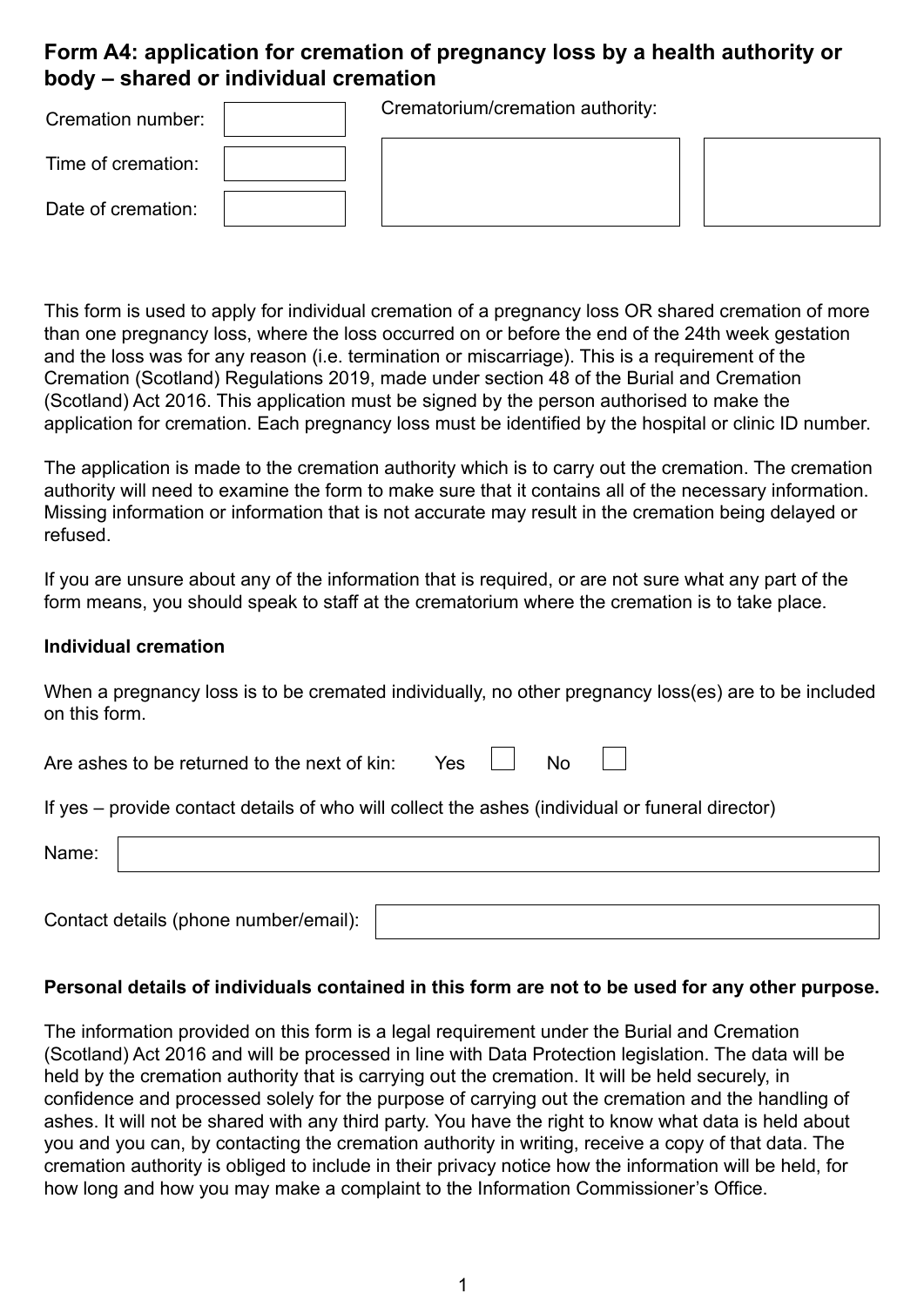## **Section 1: Application for cremation of pregnancy loss by a health authority or body**

The person applying for the cremation is 'the applicant' and has the legal right to apply for the cremation, under section 78 of the Burial and Cremation (Scotland) Act 2016.

I,  $\vert$ 

(organisation) as the authorised and designated person, declare that I hold paperwork relating to each of the pregnancy losses listed below, signed by the medical practitioner/registered nurse/ registered midwife, and that the paperwork includes a declaration that each pregnancy ended before or on completion of its 24th week and that each pregnancy loss showed no signs of life.

Container number:

|                         | <b>Pregnancy Loss</b><br>Unique Identifier |    | <b>Pregnancy Loss</b><br>Unique Identifier |    | <b>Pregnancy Loss</b><br>Unique Identifier |    | <b>Pregnancy Loss</b><br>Unique Identifier |
|-------------------------|--------------------------------------------|----|--------------------------------------------|----|--------------------------------------------|----|--------------------------------------------|
| 1                       |                                            | 13 |                                            | 25 |                                            | 38 |                                            |
| $\overline{2}$          |                                            | 14 |                                            | 26 |                                            | 39 |                                            |
| 3                       |                                            | 15 |                                            | 27 |                                            | 40 |                                            |
| $\overline{\mathbf{4}}$ |                                            | 16 |                                            | 28 |                                            | 41 |                                            |
| 5                       |                                            | 17 |                                            | 29 |                                            | 42 |                                            |
| $6\,$                   |                                            | 18 |                                            | 30 |                                            | 43 |                                            |
| $\overline{7}$          |                                            | 19 |                                            | 31 |                                            | 44 |                                            |
| 8                       |                                            | 20 |                                            | 32 |                                            | 45 |                                            |
| $9\,$                   |                                            | 21 |                                            | 33 |                                            | 46 |                                            |
| 10                      |                                            | 22 |                                            | 34 |                                            | 47 |                                            |
| 11                      |                                            | 23 |                                            | 35 |                                            | 48 |                                            |
| 12                      |                                            | 24 |                                            | 36 |                                            | 49 |                                            |
|                         |                                            |    |                                            | 37 |                                            | 50 |                                            |

I declare that all the information given in this application is correct, that no information has been omitted and that authorisation for the disposal has been obtained, in accordance with Part 3 of the Burial and Cremation (Scotland) Act 2016.

| Signature of Applicant: |            |
|-------------------------|------------|
| Date:                   |            |
| Organisation:           |            |
| Address:                |            |
| Postcode:               | Telephone: |